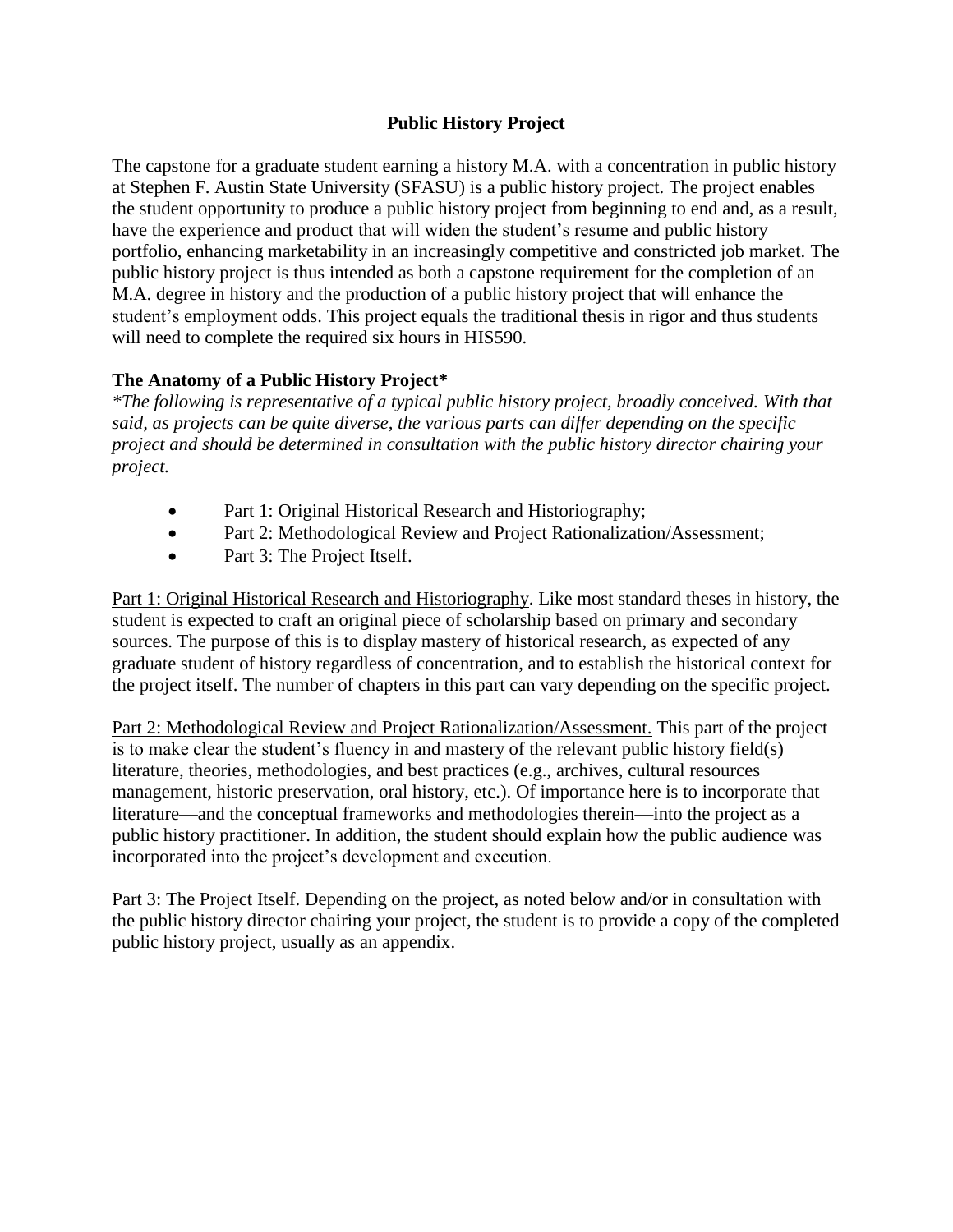**Types of Public History Projects.** The potential types of projects are innumerable. The list below gives only a few examples of some of the more prominent types, noting, again, that these are not all encompassing. To figure out which project type is best for you, consider your own interests and career aspirations, of course, and consult the public history directors.

• **Archival.** 

An archival project would include processing a collection(s), producing, as appropriate, a finding guide with historical context and annotated bibliography related to the collection's content. The first two parts of the project would thus include a historical essay concerning the subject matter within the archival collection (i.e., part 1) and a review of archival best practices, theories, and methodologies along with an explanation of why any one way or theory was utilized in the completion of the project (i.e., part 2).

Historic Preservation.

A historic preservation project might include completion of a National Register of Historic Places nomination, a historic neighborhood survey, or compiling a condition assessment report and preservation plan. The first two parts would thus include a historical essay concerning subject matter related to the project (i.e., part 1) and a review of best practices, theories, and methodologies along with an explanation of why any one way or theory was utilized in the completion of the project (i.e., part 2).

Museum.

A museum project could be the processing of a collection similarly to the archival project or a museum project could be the completion of an actual exhibition, including several exhibits and displays. The first two parts would thus include a historical essay concerning subject matter related to the exhibition (i.e., part 1) and a review of best practices, theories, and methodologies along with an explanation of why any one way or theory was utilized in the completion of the exhibition (i.e., part 2).

Oral History.

An oral history project must include multiple interviews, the transcription of at least half, and accompanying material that follows oral history best practices (i.e., interviewee biographies, context notes, subject guides, release forms, etc.). The interviews should be deposited within an appropriate repository/archive. The first two parts would thus include an historical essay concerning subject matter related to the oral histories (i.e., part 1) and a review of best practices, theories, and methodologies along with an explanation of why any one way or theory was utilized in the completion of the oral histories, their transcriptions, and all accompanying material (i.e., part 2).

Other.

The above are just some of the possible public history projects open for students to complete. Others could be historical documentaries, an assortment of cultural heritage tourism literature, web‐based historical atlases, published historical guidebooks, municipal/institutional policy reports or statements, and more. Please consult the public history directors for more.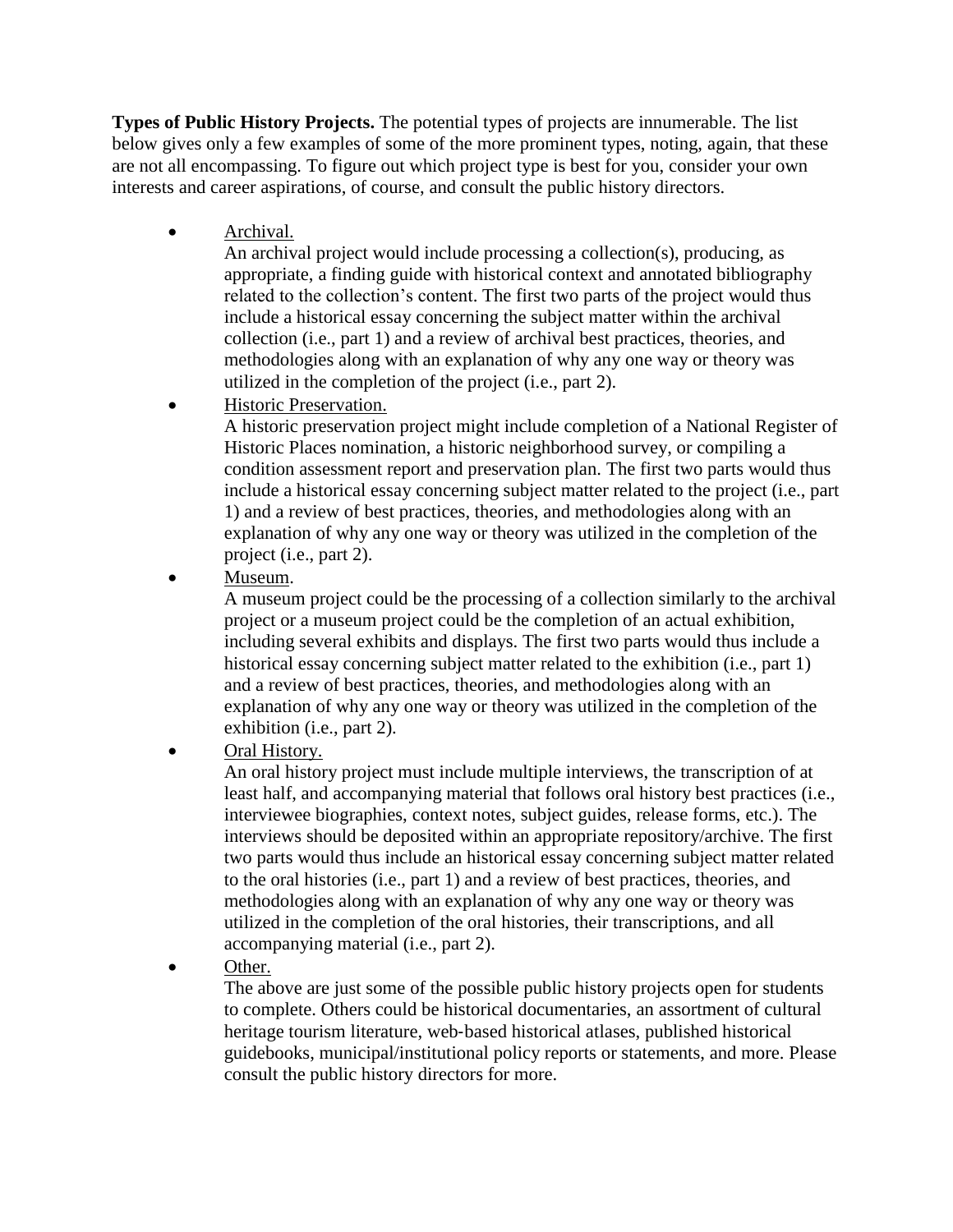**Choosing a Project Chair and Committee Members.** Choosing a project committee is a critical step in the completion of any capstone requirement, from a traditional history thesis to a public history project. Any student completing a public history project will need to work with one of the public history directors as the committee chair. The student will then need to select at least two more committee members from the history faculty (which can include the other public history director if desired; but not required) and one member from outside the history department. Concerning the other members from the history department, the student is to seek out any of the diverse and large pool of faculty, with expertise, skills, and insights into a variety of topics and fields. It is thus crucial for any student to familiarize themselves with the faculty in the department. About the committee member outside the department, the student needs to find a graduate faculty member whose expertise and specialization complements the public history project itself and/or subject matter related to the project. For example, if working on an archival project, students can approach the lead archivist with the East Texas Research Center or, if working on something concerning race and ethnicity, just as an example, approach a sociologist or anthropologist who specializes in such. The pool of related faculty across the university is obviously deep (and that is a good thing), so be sure to consult with the other committee members when looking for one.

**Know Why You Are Doing What You Are Doing.** It cannot be stressed enough that a public history project, as opposed to a traditional history thesis, is both what the majority of public history programs across the world require and what best serves the interests of the graduate student seeking employment. Firstly, familiarizing yourself with examples of other public history projects helps students narrow in on a project of their own and stay abreast of the latest trends in the field of public history, which is vitally important in procuring a healthy resume and set of experiences most likely to attract future employers. Secondly, what makes the public history project so unique from a traditional history thesis, and hence its foremost value, is that it does indeed provide the student with an opportunity to apply public history knowledge and skills.

**How to Seek Out Examples of Other Public History Projects.** A good place to begin when thinking about a public history project, besides consulting with the public history directors, is to peruse past projects completed by students at SFASU. It is also smart to peruse other students' projects from other programs, especially if they are more aligned to the type of project and/or subject matter you are considering. A good place to start is the National Council on Public History's website for other programs [\(http://ncph.org/cms/education/graduate-and](http://ncph.org/cms/education/graduate-and-undergraduate/program-review-process/)[undergraduate/program-review-process/\)](http://ncph.org/cms/education/graduate-and-undergraduate/program-review-process/) whose websites also often include titles and descriptions of their students' public history projects. You can obtain the theses and projects electronically or as a hardcopy thru the R. W. Steen Library.